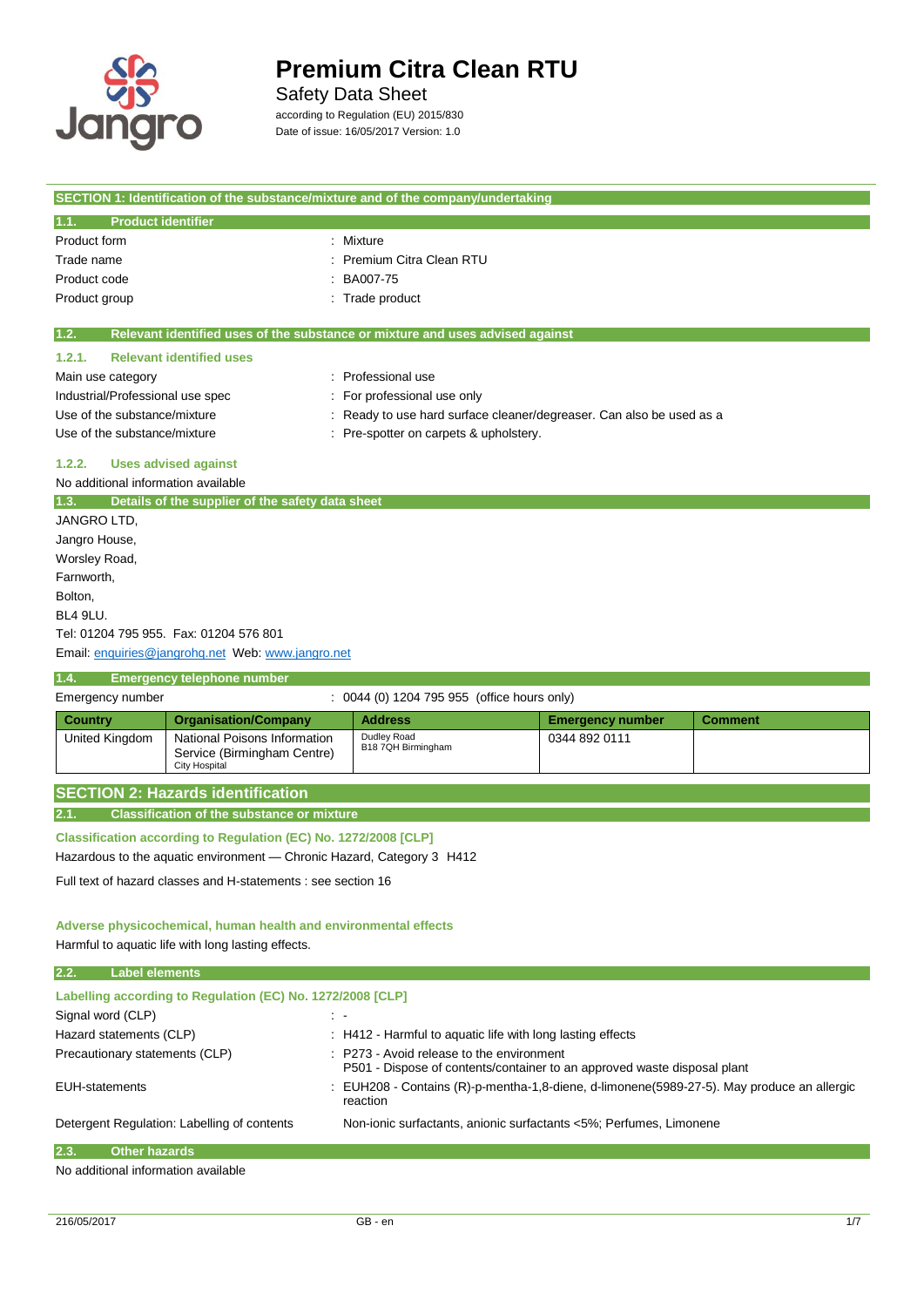Safety Data Sheet

according to Regulation (EU) 2015/830

**SECTION 3: Composition/information on ingredients**

## **3.1. Substance**

## Not applicable

#### **3.2. Mixture**

| <b>Name</b>                                                                                    | <b>Product identifier</b>                                             | $\frac{9}{6}$ | <b>Classification according to</b><br><b>Regulation (EC) No.</b><br>1272/2008 [CLP]                                 |
|------------------------------------------------------------------------------------------------|-----------------------------------------------------------------------|---------------|---------------------------------------------------------------------------------------------------------------------|
| (2-methoxymethylethoxy)propanol [DPGME]<br>substance with a Community workplace exposure limit | (CAS No) 34590-94-8<br>(EC no) 252-104-2                              | - 3           | Not classified                                                                                                      |
| (R)-p-mentha-1,8-diene, d-limonene                                                             | (CAS No) 5989-27-5<br>(EC no) 227-813-5<br>(EC index no) 601-029-00-7 | $0.1 - 1$     | Flam. Lig. 3, H226<br>Skin Irrit. 2. H315<br>Skin Sens. 1, H317<br>Aquatic Acute 1, H400<br>Aquatic Chronic 1, H410 |

## Full text of H-statements: see section 16

| <b>SECTION 4: First aid measures</b>                                               |  |                                                                                                                                            |  |  |
|------------------------------------------------------------------------------------|--|--------------------------------------------------------------------------------------------------------------------------------------------|--|--|
| 4.1.<br><b>Description of first aid measures</b>                                   |  |                                                                                                                                            |  |  |
| First aid measures general                                                         |  | : If you feel unwell, seek medical advice (show the label where possible)                                                                  |  |  |
| First-aid measures after inhalation                                                |  | Remove person to fresh air and keep comfortable for breathing.                                                                             |  |  |
| First-aid measures after skin contact                                              |  | Wash skin with plenty of water.                                                                                                            |  |  |
| First-aid measures after eye contact                                               |  | Rinse eyes with water as a precaution.                                                                                                     |  |  |
| First aid advice Ingestion                                                         |  | Do not give anything by mouth to an unconscious person. Wash mouth out with water, then<br>drink pleanty of water. Do NOT induce vomiting. |  |  |
| 4.2.<br>Most important symptoms and effects, both acute and delayed                |  |                                                                                                                                            |  |  |
| No additional information available                                                |  |                                                                                                                                            |  |  |
| 4.3.<br>Indication of any immediate medical attention and special treatment needed |  |                                                                                                                                            |  |  |

## Treat symptomatically.

| <b>SECTION 5: Firefighting measures</b>             |                                                                                                                                                                |
|-----------------------------------------------------|----------------------------------------------------------------------------------------------------------------------------------------------------------------|
| <b>Extinguishing media</b><br>5.1.                  |                                                                                                                                                                |
| Suitable extinguishing media                        | : Water spray. Dry powder. Foam. Carbon dioxide.                                                                                                               |
| 5.2.                                                | Special hazards arising from the substance or mixture                                                                                                          |
| Hazardous decomposition products in case of<br>fire | : Toxic fumes may be released.                                                                                                                                 |
| 5.3.<br><b>Advice for firefighters</b>              |                                                                                                                                                                |
| Protection during firefighting                      | : Do not attempt to take action without suitable protective equipment. Self-contained breathing<br>apparatus. Complete protective clothing.                    |
| <b>SECTION 6: Accidental release measures</b>       |                                                                                                                                                                |
| 6.1.                                                | Personal precautions, protective equipment and emergency procedures                                                                                            |
|                                                     |                                                                                                                                                                |
| 6.1.1.<br>For non-emergency personnel               |                                                                                                                                                                |
| Emergency procedures                                | : Ventilate spillage area.                                                                                                                                     |
| For emergency responders<br>6.1.2.                  |                                                                                                                                                                |
| Protective equipment                                | : Do not attempt to take action without suitable protective equipment. For further information<br>refer to section 8: "Exposure controls/personal protection". |
| 6.2.<br><b>Environmental precautions</b>            |                                                                                                                                                                |

| 6.3. | Methods and material for containment and cleaning up |                                                                 |
|------|------------------------------------------------------|-----------------------------------------------------------------|
|      | Methods for cleaning up                              | : Take up liquid spill into absorbent material.                 |
|      | Other information                                    | : Dispose of materials or solid residues at an authorized site. |
| 6.4. | Reference to other sections                          |                                                                 |

For further information refer to section 13.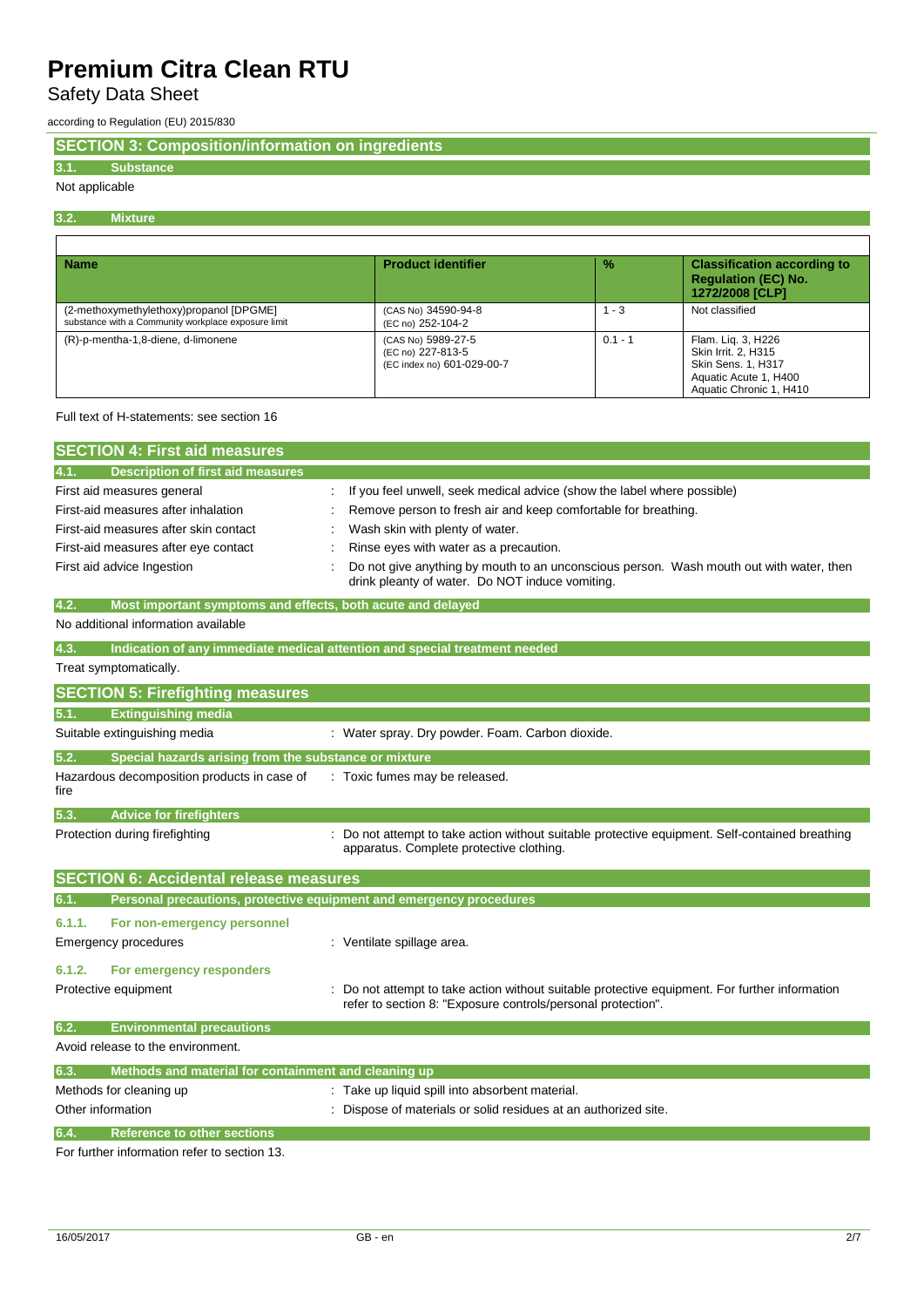## Safety Data Sheet

according to Regulation (EU) 2015/830

| <b>SECTION 7: Handling and storage</b>                               |                                                                                                        |  |
|----------------------------------------------------------------------|--------------------------------------------------------------------------------------------------------|--|
| <b>Precautions for safe handling</b><br>17.1.                        |                                                                                                        |  |
| Precautions for safe handling                                        | : Ensure good ventilation of the work station. Wear personal protective equipment.                     |  |
| Hygiene measures                                                     | : Do not eat, drink or smoke when using this product. Always wash hands after handling the<br>product. |  |
| Conditions for safe storage, including any incompatibilities<br>7.2. |                                                                                                        |  |
| Storage conditions                                                   | : Store in a well-ventilated place. Keep cool.                                                         |  |

**7.3. Specific end use(s)**

No additional information available

## **SECTION 8: Exposure controls/personal protection**

### **8.1. Control parameters**

|                | (2-methoxymethylethoxy)propanol [DPGME] (34590-94-8) |                                                                                                                                                                   |
|----------------|------------------------------------------------------|-------------------------------------------------------------------------------------------------------------------------------------------------------------------|
| EU             | Local name                                           | (2-Methoxymethylethoxy)-propanol                                                                                                                                  |
| EU             | IOELV TWA (mg/m <sup>3</sup> )                       | $308$ mg/m <sup>3</sup>                                                                                                                                           |
| EU             | IOELV TWA (ppm)                                      | 50 ppm                                                                                                                                                            |
| EU             | <b>Notes</b>                                         | <b>Skin</b>                                                                                                                                                       |
| United Kingdom | Local name                                           | (2-methoxymethylethoxy) propanol                                                                                                                                  |
| United Kingdom | WEL TWA (mg/m <sup>3</sup> )                         | $308 \text{ mg/m}^3$                                                                                                                                              |
| United Kingdom | WEL TWA (ppm)                                        | 50 ppm                                                                                                                                                            |
| United Kingdom | Remark (WEL)                                         | Sk (Can be absorbed through the skin. The assigned<br>substances are those for which there are concerns<br>that dermal absorption will lead to systemic toxicity) |

#### **8.2. Exposure controls**

### **Appropriate engineering controls:**

Ensure good ventilation of the work station.

### **Hand protection:**

Protective gloves

#### **Eye protection:**

Safety glasses

#### **Skin and body protection:**

Wear suitable protective clothing

### **Respiratory protection:**

In case of insufficient ventilation, wear suitable respiratory equipment

#### **Environmental exposure controls:**

Avoid release to the environment.

## **SECTION 9: Physical and chemical properties**

| Information on basic physical and chemical properties<br>9.1. |                      |
|---------------------------------------------------------------|----------------------|
| Physical state                                                | $:$ Liquid           |
| Colour                                                        | $\therefore$ Orange. |
| Odour                                                         | : Mild orange.       |
| Odour threshold                                               | : No data available  |
| pH                                                            | $: 8 - 9$            |
| Relative evaporation rate (butyl acetate=1)                   | : No data available  |
| Melting point                                                 | : Not applicable     |
| Freezing point                                                | : No data available  |
| Boiling point                                                 | $:$ > 100 °C         |
| Flash point                                                   | $:$ > 100 °C         |
| Auto-ignition temperature                                     | : No data available  |
| Decomposition temperature                                     | : No data available  |
| Flammability (solid, gas)                                     | : Not applicable     |
|                                                               |                      |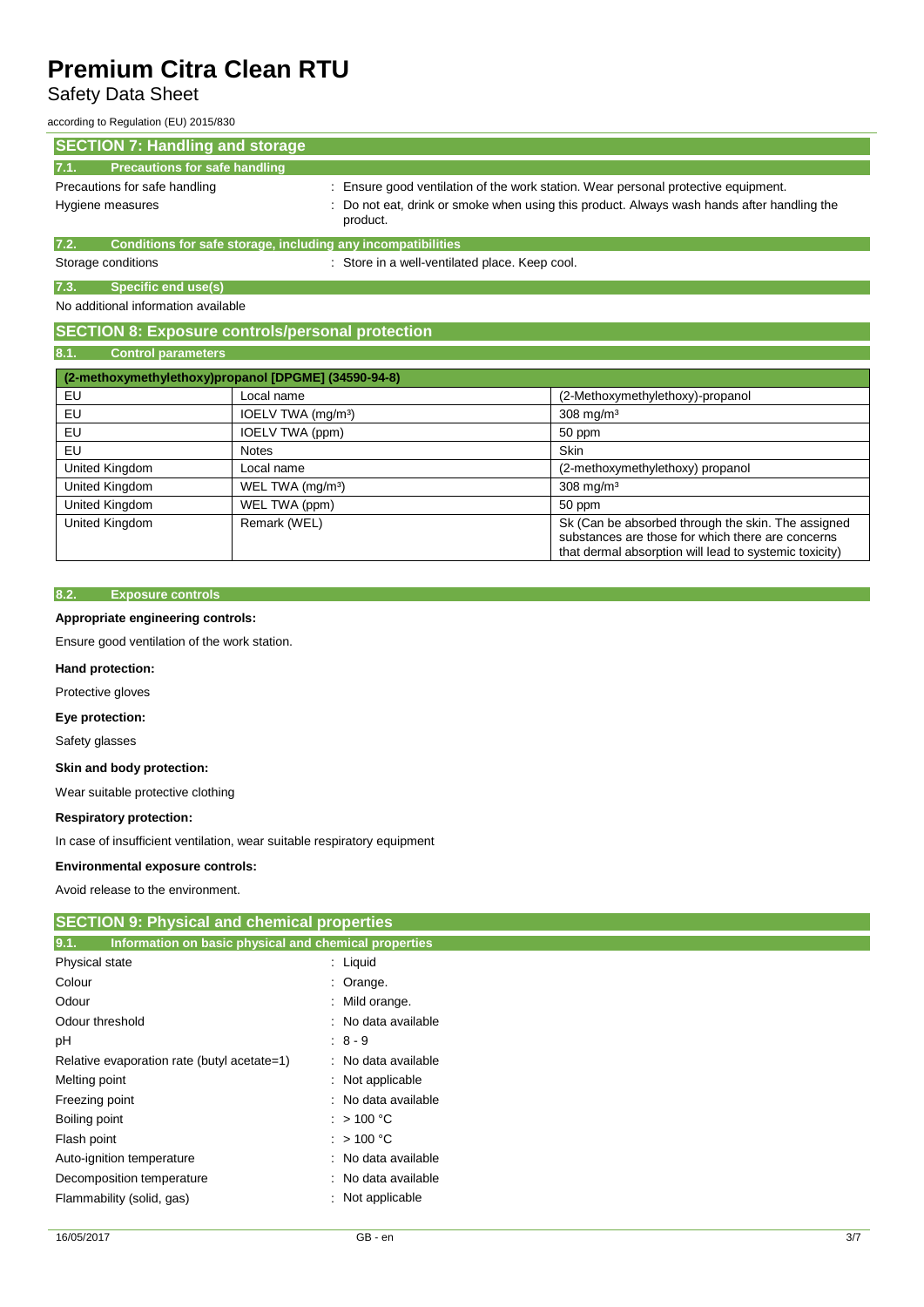## Safety Data Sheet

according to Regulation (EU) 2015/830

| Vapour pressure                  | : No data available  |
|----------------------------------|----------------------|
| Relative vapour density at 20 °C | : No data available  |
| Relative density                 | : No data available  |
| Density                          | $\approx 1.005$ q/ml |
| Solubility                       | Soluble in water.    |
| Log Pow                          | : No data available  |
| Viscosity, kinematic             | : No data available  |
| Viscosity, dynamic               | : No data available  |
| Explosive properties             | : No data available  |
| Oxidising properties             | : No data available  |
| Explosive limits                 | : No data available  |

## **9.2. Other information**

No additional information available

## **SECTION 10: Stability and reactivity**

### **10.1. Reactivity**

The product is non-reactive under normal conditions of use, storage and transport.

| 10.2. | <b>Chemical stability</b> |  |
|-------|---------------------------|--|
|       |                           |  |

Stable under normal conditions.

**10.3. Possibility of hazardous reactions**

No dangerous reactions known under normal conditions of use.

#### **10.4. Conditions to avoid**

None under recommended storage and handling conditions (see section 7).

**10.5. Incompatible materials**

#### No additional information available

**10.6. Hazardous decomposition products**

No additional information available

## **SECTION 11: Toxicological information**

| 11.1.<br>Information on toxicological effects         |                  |
|-------------------------------------------------------|------------------|
| Acute toxicity                                        | : Not classified |
| Skin corrosion/irritation                             | : Not classified |
|                                                       | pH: 8 - 9        |
| Serious eye damage/irritation                         | : Not classified |
|                                                       | pH: 8 - 9        |
| Respiratory or skin sensitisation                     | : Not classified |
| Germ cell mutagenicity                                | : Not classified |
| Carcinogenicity                                       | : Not classified |
| Reproductive toxicity                                 | Not classified   |
| Specific target organ toxicity (single exposure)      | Not classified   |
| Specific target organ toxicity (repeated<br>exposure) | : Not classified |
| Aspiration hazard                                     | Not classified   |

|       | <b>SECTION 12: Ecological information</b> |                                                      |
|-------|-------------------------------------------|------------------------------------------------------|
| 12.1. | <b>Toxicity</b>                           |                                                      |
|       |                                           |                                                      |
|       | Ecology - general                         | : Harmful to aquatic life with long lasting effects. |
|       |                                           |                                                      |
|       |                                           |                                                      |

| 12.2.<br><b>Persistence and degradability</b> |                                                                                                                                                                                                                                                                                                                                                                                                  |  |  |  |  |
|-----------------------------------------------|--------------------------------------------------------------------------------------------------------------------------------------------------------------------------------------------------------------------------------------------------------------------------------------------------------------------------------------------------------------------------------------------------|--|--|--|--|
| <b>ORANGE SQUIRT - NEW</b>                    |                                                                                                                                                                                                                                                                                                                                                                                                  |  |  |  |  |
| Persistence and degradability                 | The surfactant(s) contained in this preparation complies(comply) with the biodegradability<br>criteria as laid down in Regulation (EC) No. 648/2004 on detergents. Data to support this<br>assertion are held at the disposal of the competent authorities of the Member States and will<br>be made available to them, at their direct request or at the request of a detergent<br>manufacturer. |  |  |  |  |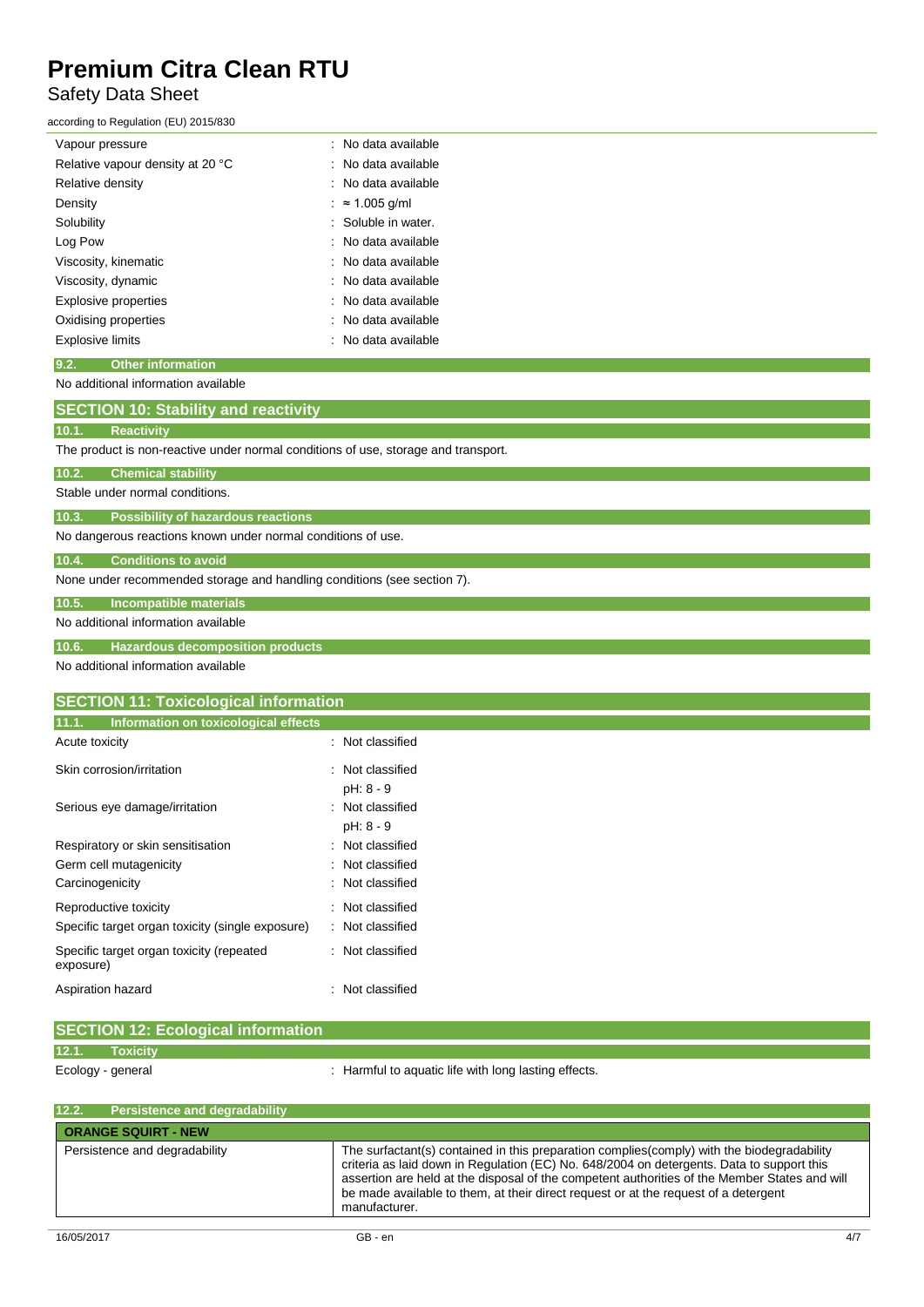## Safety Data Sheet

according to Regulation (EU) 2015/830

| 12.3.<br><b>Bioaccumulative potential</b>                                    |                                                                    |  |  |  |
|------------------------------------------------------------------------------|--------------------------------------------------------------------|--|--|--|
| No additional information available                                          |                                                                    |  |  |  |
| <b>Mobility in soil</b><br>12.4.                                             |                                                                    |  |  |  |
| No additional information available                                          |                                                                    |  |  |  |
| 12.5.<br><b>Results of PBT and vPvB assessment</b>                           |                                                                    |  |  |  |
| <b>ORANGE SQUIRT - NEW</b>                                                   |                                                                    |  |  |  |
| Results of PBT assessment                                                    | The product does not meet the PBT and vPvB classification criteria |  |  |  |
|                                                                              |                                                                    |  |  |  |
| <b>Other adverse effects</b><br>12.6.<br>No additional information available |                                                                    |  |  |  |
|                                                                              |                                                                    |  |  |  |
| <b>SECTION 13: Disposal considerations</b>                                   |                                                                    |  |  |  |
| <b>Waste treatment methods</b><br>13.1.                                      |                                                                    |  |  |  |
| No additional information available                                          |                                                                    |  |  |  |
| <b>SECTION 14: Transport information</b>                                     |                                                                    |  |  |  |
| In accordance with ADR / RID / IMDG / IATA / ADN                             |                                                                    |  |  |  |
| 14.1.<br><b>UN number</b>                                                    |                                                                    |  |  |  |
| UN-No. (ADR)                                                                 | : Not applicable                                                   |  |  |  |
| UN-No. (IMDG)                                                                | Not applicable                                                     |  |  |  |
| UN-No. (IATA)                                                                | Not applicable                                                     |  |  |  |
| UN-No. (ADN)                                                                 | Not applicable                                                     |  |  |  |
| UN-No. (RID)                                                                 | : Not applicable                                                   |  |  |  |
| 14.2.<br><b>UN proper shipping name</b>                                      |                                                                    |  |  |  |
| Proper Shipping Name (ADR)                                                   | Not applicable                                                     |  |  |  |
| Proper Shipping Name (IMDG)                                                  | Not applicable                                                     |  |  |  |
| Proper Shipping Name (IATA)                                                  | Not applicable                                                     |  |  |  |
| Proper Shipping Name (ADN)                                                   | Not applicable                                                     |  |  |  |
| Proper Shipping Name (RID)                                                   | Not applicable                                                     |  |  |  |
| 14.3.<br><b>Transport hazard class(es)</b>                                   |                                                                    |  |  |  |
| <b>ADR</b>                                                                   |                                                                    |  |  |  |
| Transport hazard class(es) (ADR)                                             | : Not applicable                                                   |  |  |  |
| <b>IMDG</b>                                                                  |                                                                    |  |  |  |
| Transport hazard class(es) (IMDG)                                            | : Not applicable                                                   |  |  |  |
|                                                                              |                                                                    |  |  |  |
| <b>IATA</b>                                                                  |                                                                    |  |  |  |
| Transport hazard class(es) (IATA)                                            | : Not applicable                                                   |  |  |  |
|                                                                              |                                                                    |  |  |  |
| <b>ADN</b>                                                                   |                                                                    |  |  |  |
| Transport hazard class(es) (ADN)                                             | : Not applicable                                                   |  |  |  |
|                                                                              |                                                                    |  |  |  |
| <b>RID</b>                                                                   |                                                                    |  |  |  |
| Transport hazard class(es) (RID)                                             | : Not applicable                                                   |  |  |  |
| 14.4.<br><b>Packing group</b>                                                |                                                                    |  |  |  |
| Packing group (ADR)                                                          | : Not applicable                                                   |  |  |  |
| Packing group (IMDG)                                                         | Not applicable                                                     |  |  |  |
| Packing group (IATA)                                                         | Not applicable                                                     |  |  |  |
| Packing group (ADN)                                                          | Not applicable                                                     |  |  |  |
| Packing group (RID)                                                          | Not applicable                                                     |  |  |  |
| 14.5.<br><b>Environmental hazards</b>                                        |                                                                    |  |  |  |
| Dangerous for the environment                                                | : No                                                               |  |  |  |
| Marine pollutant                                                             | No                                                                 |  |  |  |
| Other information                                                            | No supplementary information available                             |  |  |  |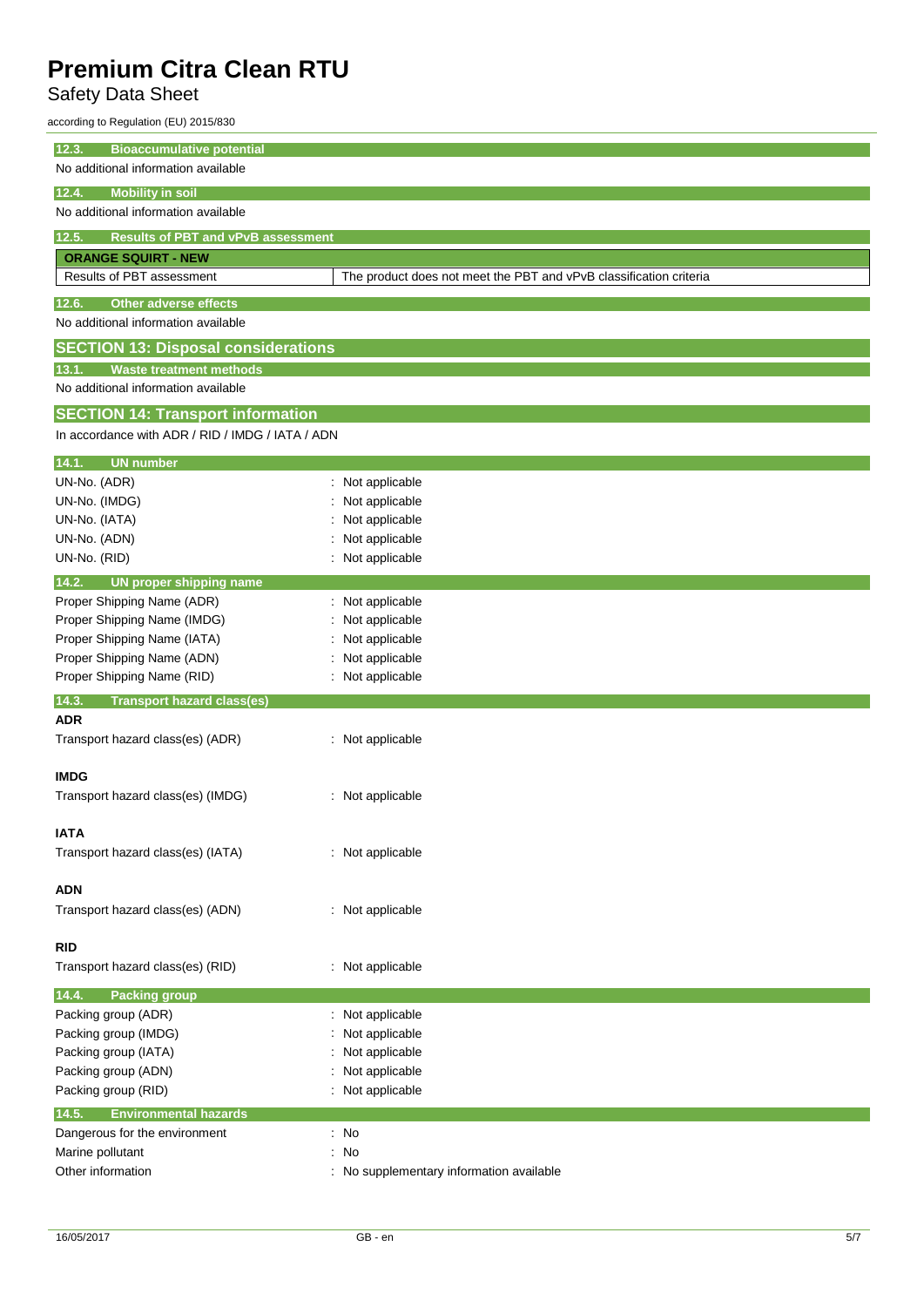## Safety Data Sheet

according to Regulation (EU) 2015/830

**14.6. Special precautions for user**

|  |  |  | - Overland transport |
|--|--|--|----------------------|
|--|--|--|----------------------|

Not applicable

**- Transport by sea** Not applicable

**- Air transport**

Not applicable

**- Inland waterway transport** Not applicable

**- Rail transport**

Not applicable

**14.7. Transport in bulk according to Annex II of MARPOL and the IBC Code**

## Not applicable

### **SECTION 15: Regulatory information**

**15.1. Safety, health and environmental regulations/legislation specific for the substance or mixture**

## **15.1.1. EU-Regulations**

Contains no REACH substances with Annex XVII restrictions Contains no substance on the REACH candidate list Contains no REACH Annex XIV substances

#### **15.1.2. National regulations**

No additional information available

### **15.2. Chemical safety assessment**

No chemical safety assessment has been carried out

## **SECTION 16: Other information**

## Abbreviations and acronyms:

| <b>ADN</b>   | European Agreement concerning the International Carriage of Dangerous Goods by Inland Waterways   |
|--------------|---------------------------------------------------------------------------------------------------|
| <b>ADR</b>   | European Agreement concerning the International Carriage of Dangerous Goods by Road               |
| <b>ATE</b>   | <b>Acute Toxicity Estimate</b>                                                                    |
| <b>CLP</b>   | Classification Labelling Packaging Regulation; Regulation (EC) No 1272/2008                       |
| <b>LC50</b>  | Median lethal concentration                                                                       |
| LD50         | Median lethal dose                                                                                |
| <b>IATA</b>  | International Air Transport Association                                                           |
| <b>IMDG</b>  | International Maritime Dangerous Goods                                                            |
| <b>PBT</b>   | Persistent Bioaccumulative Toxic                                                                  |
| <b>REACH</b> | Registration, Evaluation, Authorisation and Restriction of Chemicals Regulation (EC) No 1907/2006 |
| <b>RID</b>   | Regulations concerning the International Carriage of Dangerous Goods by Rai                       |
| <b>SDS</b>   | Safety Data Sheet                                                                                 |
| vPvB         | Very Persistent and Very Bioaccumulative                                                          |

## Full text of H- and EUH-statements:

| Aquatic Acute 1   | Hazardous to the aquatic environment - Acute Hazard, Category 1   |
|-------------------|-------------------------------------------------------------------|
| Aquatic Chronic 1 | Hazardous to the aquatic environment - Chronic Hazard, Category 1 |
| Aquatic Chronic 3 | Hazardous to the aquatic environment - Chronic Hazard, Category 3 |
| Flam. Liq. 3      | Flammable liquids, Category 3                                     |
| Skin Irrit, 2     | Skin corrosion/irritation, Category 2                             |
| Skin Sens. 1      | Sensitisation - Skin, Category 1                                  |
| H <sub>226</sub>  | Flammable liquid and vapour                                       |
| H315              | Causes skin irritation                                            |
| H317              | May cause an allergic skin reaction                               |
| H400              | Very toxic to aquatic life                                        |
| H410              | Very toxic to aquatic life with long lasting effects              |
| H412              | Harmful to aquatic life with long lasting effects                 |